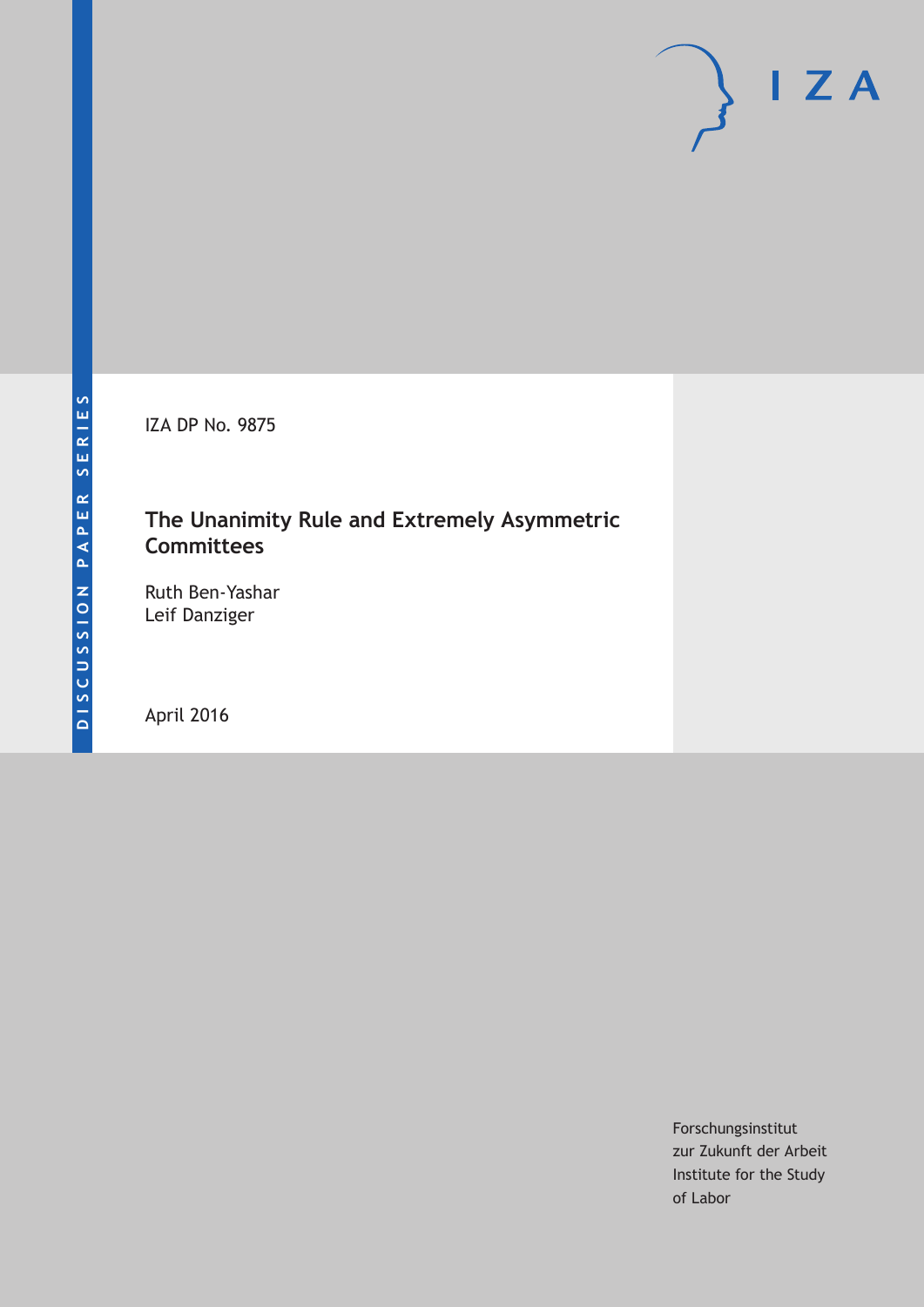# **The Unanimity Rule and Extremely Asymmetric Committees**

#### **Ruth Ben-Yashar**

*Bar-Ilan University* 

#### **Leif Danziger**

*Ben-Gurion University and IZA* 

Discussion Paper No. 9875 April 2016

IZA

P.O. Box 7240 53072 Bonn **Germany** 

Phone: +49-228-3894-0 Fax: +49-228-3894-180 E-mail: iza@iza.org

Any opinions expressed here are those of the author(s) and not those of IZA. Research published in this series may include views on policy, but the institute itself takes no institutional policy positions. The IZA research network is committed to the IZA Guiding Principles of Research Integrity.

The Institute for the Study of Labor (IZA) in Bonn is a local and virtual international research center and a place of communication between science, politics and business. IZA is an independent nonprofit organization supported by Deutsche Post Foundation. The center is associated with the University of Bonn and offers a stimulating research environment through its international network, workshops and conferences, data service, project support, research visits and doctoral program. IZA engages in (i) original and internationally competitive research in all fields of labor economics, (ii) development of policy concepts, and (iii) dissemination of research results and concepts to the interested public.

IZA Discussion Papers often represent preliminary work and are circulated to encourage discussion. Citation of such a paper should account for its provisional character. A revised version may be available directly from the author.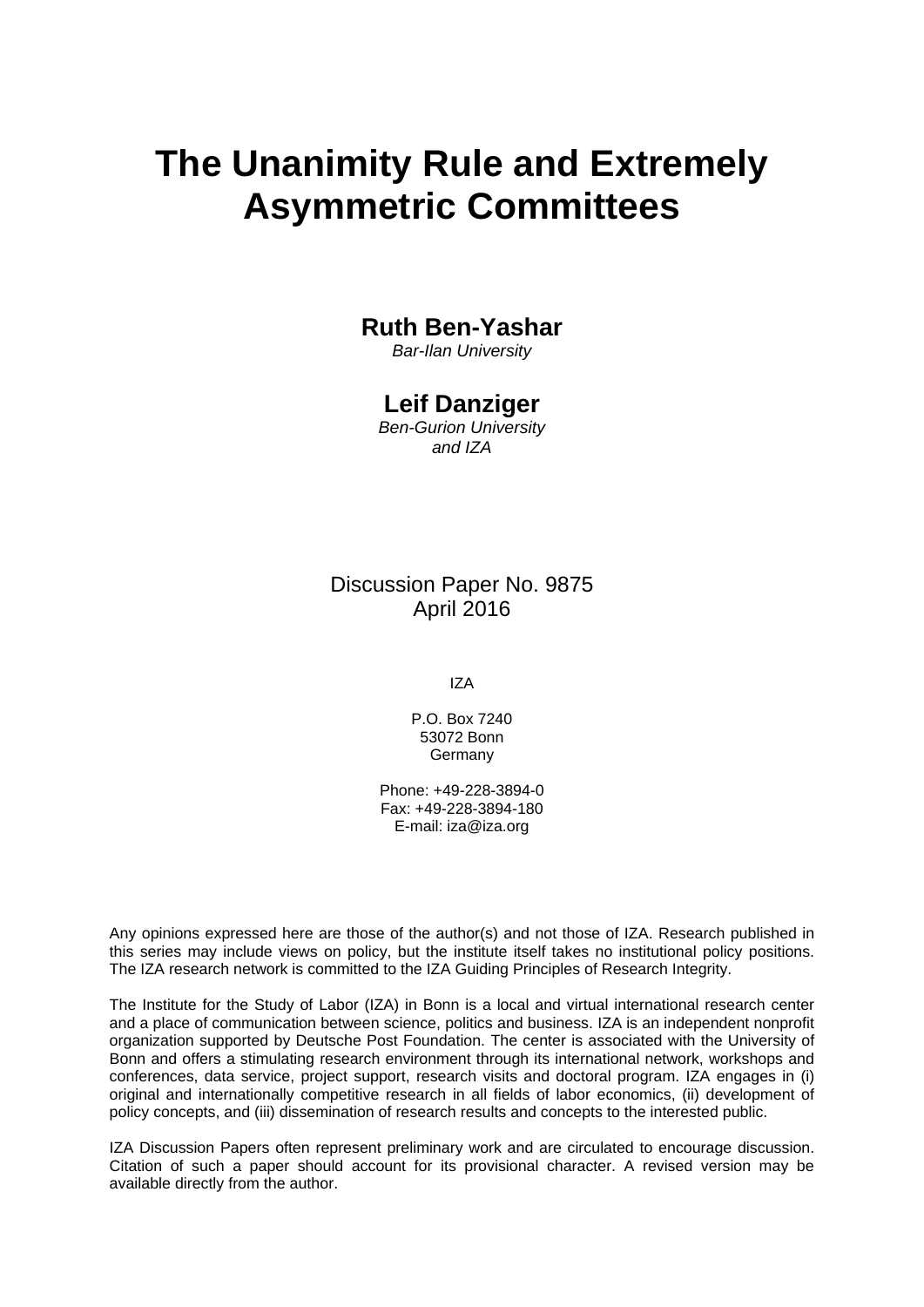IZA Discussion Paper No. 9875 April 2016

# **ABSTRACT**

#### **The Unanimity Rule and Extremely Asymmetric Committees**

This paper analyzes how to allocate experts into committees that use the unanimity rule to make decisions. We show that an optimal allocation of experts is extremely asymmetric. To reach the optimal allocation, therefore, one needs only to rank the experts in terms of their abilities and then allocate adjacent experts such that an expert's ability tends to vary inversely with the size of his committee. In the special case of three-member committees, we show that the optimal allocation maximizes the sum of the products of the experts' skills in each committee.

JEL Classification: D71

Keywords: unanimity rule, extremely asymmetric committees, optimal composition of committees

Corresponding author:

Leif Danziger Department of Economics Ben-Gurion University 84105 Beer-Sheva Israel E-mail: danziger@bgu.ac.il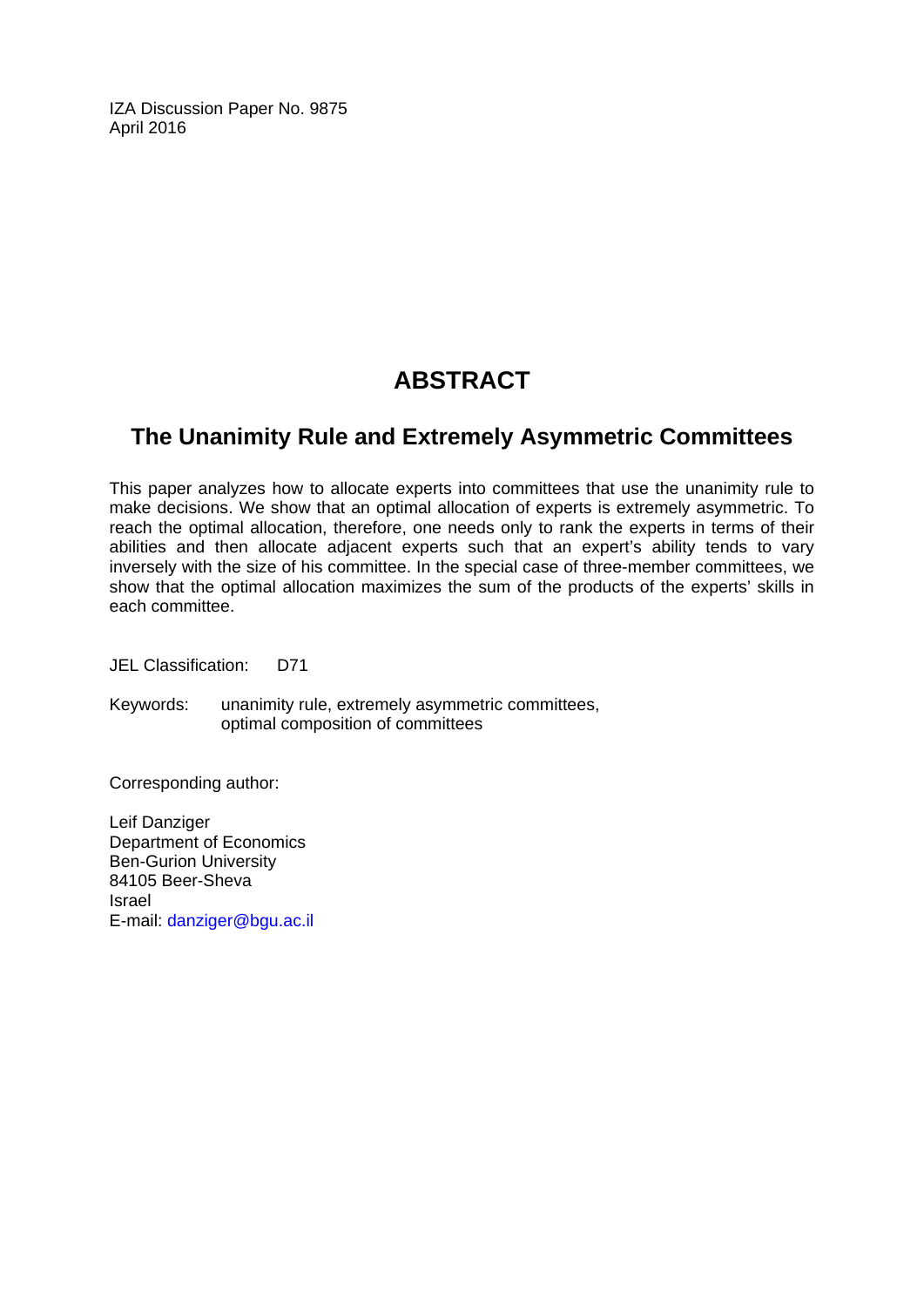#### 1 Introduction

It is often the case that the unanimous approval of all members of a decision-making body is necessary for implementing a certain action. For example, in the US, the Supreme Court has ruled that the Sixth Amendment mandates unanimity for a guilty verdict in a federal court criminal law jury trial. Also other jurisdictions often require a guilty verdict by a jury to be unanimous. In the UK, the common-law Duomatic principle requires unanimous consent among shareholders in order for their power to be exercised informally. In addition, many organizations have a hierarchical structure where successively higher ranks need to approve an action in order for it to be implemented, which is essentially a requirement of sequential unanimity. It should also be mentioned that international organizations such as NATO, the European Union, and WTO use the unanimity rule to decide on sensitive issues, and that essentially the veto power of the permanent members of the UN Security Council is the same as requiring unanimity in the approval of any action.<sup>1</sup>

From a theoretical perspective, the unanimity rule is strongly biased toward the status quo since any change requires the approval of all the committee members. The rule therefore may be optimal in an asymmetric environment, as, for instance, when there is a signicant difference between the net benefit from changing the status quo if this is the correct decision, and the net benefit from not changing the status quo if this is the correct decision, where the net benefit is defined as the difference between the gains from the correct and incorrect decision.<sup>2</sup>

The purpose of this paper is to examine how to allocate experts with different abilities

<sup>&</sup>lt;sup>1</sup> See Maggi and Morelli (2006), Payton (2010), and Blake and Payton (2013).

<sup>2</sup> Sah and Stiglitz (1988) and Ben-Yashar and Nitzan (1997, 2001) give the exact conditions under which the unanimity rule is preferred to all other voting rules. See also Feddersen and Pesendorfer (1998), Romme (2004), Ali et al. (2008), and Rijnbout and McKimmie (2014).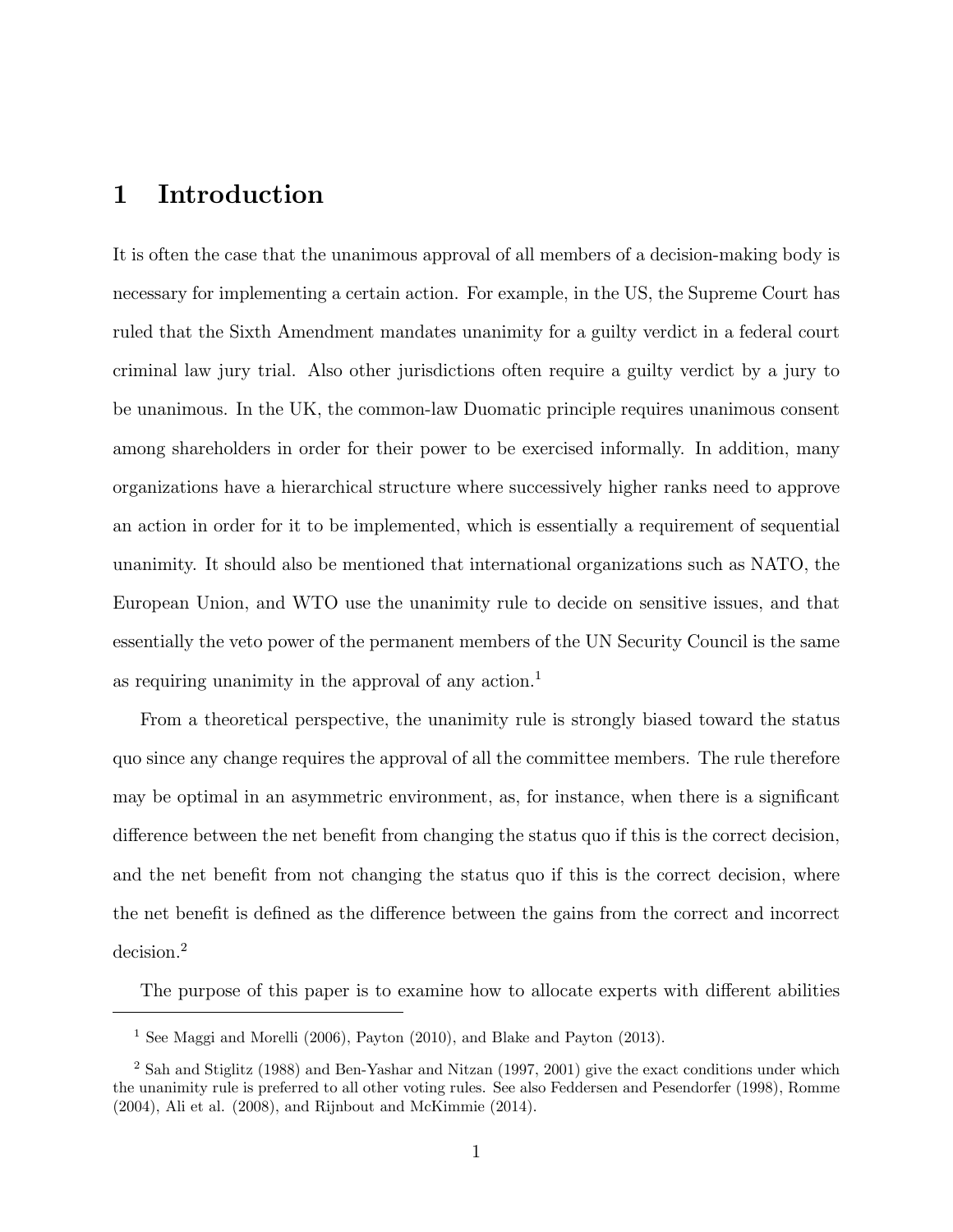into committees that make dichotomous decisions using the unanimity rule.<sup>3</sup> We also compare the ensuing allocation to what would be optimal under the simple majority rule. The latter has recently been considered in Ben-Yashar and Danziger (2011) where it was shown that, even if feasible, committees that have the same size and use the simple majority rule should not generally be symmetric, i.e., should not have the same composition in terms of the experts' abilities. Ben-Yashar and Danziger (2014) have furthermore shown that in the case of three-member committees that use the simple majority rule,<sup>4</sup> the allocation is optimal if and only if it minimizes the sum of the product of the experts' skills in each committee.<sup>5</sup> One implication of this finding is that extreme asymmetry of committees, i.e., for every two committees having the three best experts in one committee and the three worst in another, is never optimal.

In the present paper we show that for any size of committees that use the unanimity rule, and even if the committees have different sizes, the opposite is true: Extremely asymmetric committees are optimal. Thus, in the special case that the committees have the same size,  $N'$ , then the  $N'$  experts with the highest abilities should be allocated to one committee, the  $N'$  experts with the next highest abilities to another committee, and so on until the  $N'$ experts with the lowest abilities are allocated to one committee. More generally, we will refer to an allocation of experts to committees as extremely asymmetric if a committee with the smallest number of members consists of the best experts, a committee with the same or the next smallest number of members consists of the best of the remaining experts, and so

<sup>3</sup> The problem of how to aggregate the opinions of independent experts in dichotomous choice situations has been extensively researched. See Young (1995), Baharad and Nitzan (2002), Austen-Smith and Feddersen (2006), Berend and Sapir (2007), Dietrich and List (2008, 2013), and Bozbay et al. (2014).

<sup>4</sup> The United States Court of Appeals is an example of a system that randomly assigns dichotomous decisions to three-member committees.

 $5$  An expert's skill is defined as the difference between his ability and random choice.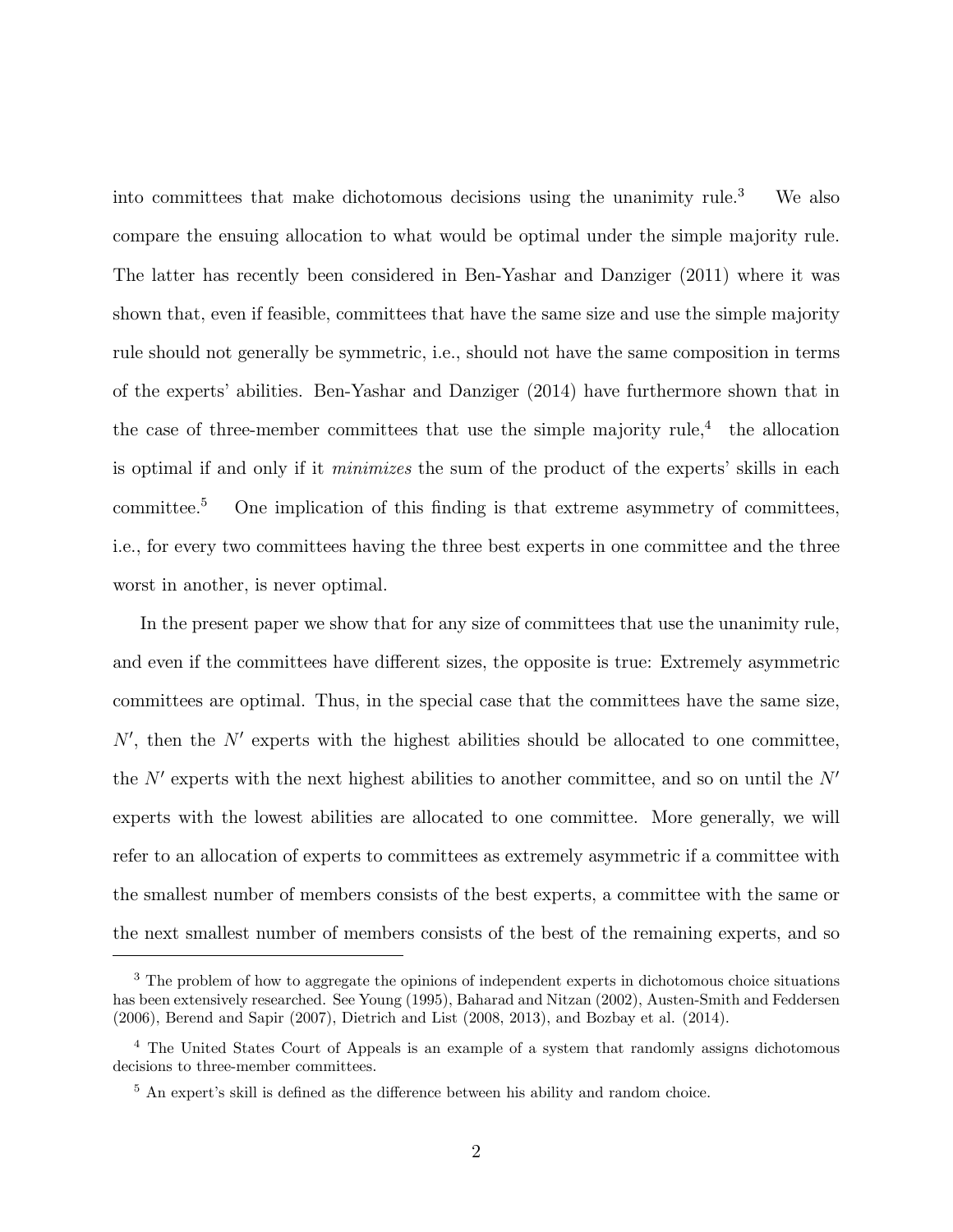on until all N experts are allocated to committees.

For the case of three-member committees that use the unanimity rule, the allocation of experts is optimal if and only if it maximizes the sum of the product of the experts' skills in each committee. In other words, while extreme asymmetry of three-member committees is never optimal with the simple majority rule, it is always optimal with the unanimity rule.

#### 2 The Model

We consider the question of how to divide a given number of experts,  $N$ , into  $Z > 1$  disjoint committees of given sizes,  $N_1, N_2, \cdots, N_Z \geq 3$ , where  $N_z$  is the number of experts in a committee  $z = 1, 2, \dots, Z$  and  $\sum_{z=1}^{Z} N_z = N$ . The same number of different proposals is assigned to each committee. Each committee uses a unanimity rule for each proposal to decide whether it should be accepted; that is, committee z accepts a proposal if all its  $N_z$ members are in favor, and rejects it otherwise. For each proposal, the correct decision is either acceptance or rejection, where the prior probability that acceptance is the correct decision is  $\frac{1}{2}$ . An expert must indicate whether he favors acceptance or rejection for each proposal assigned to his committee, and, following the literature back to Condorcet (1985), we assume that one expert's choice is independent of the other experts' choices.<sup>6</sup> The ability of expert  $i = 1, 2, \dots, N$  is represented by the probability  $p_i \in (\frac{1}{2})$  $(\frac{1}{2}, 1)$  that he favors the correct decision for a proposal. At most  $N-2$  experts have the same level of ability.

Let  $c_z$  denote the particular  $N_z$  experts allocated to committee z, and  $c = \{c_1, ..., c_Z\}$ the ensuing composition of the committees that partitions the  $N$  experts into the  $Z$  disjoint committees. Further, let C denote the set of all such possible partitions, and  $\Gamma(c_z)$ 

<sup>6</sup> See, among others, Sah and Stiglitz (1986, 1988). Ladha (1992) and Berg (1993) provide a tentative discussion of the consequences of relaxing the independence assumption.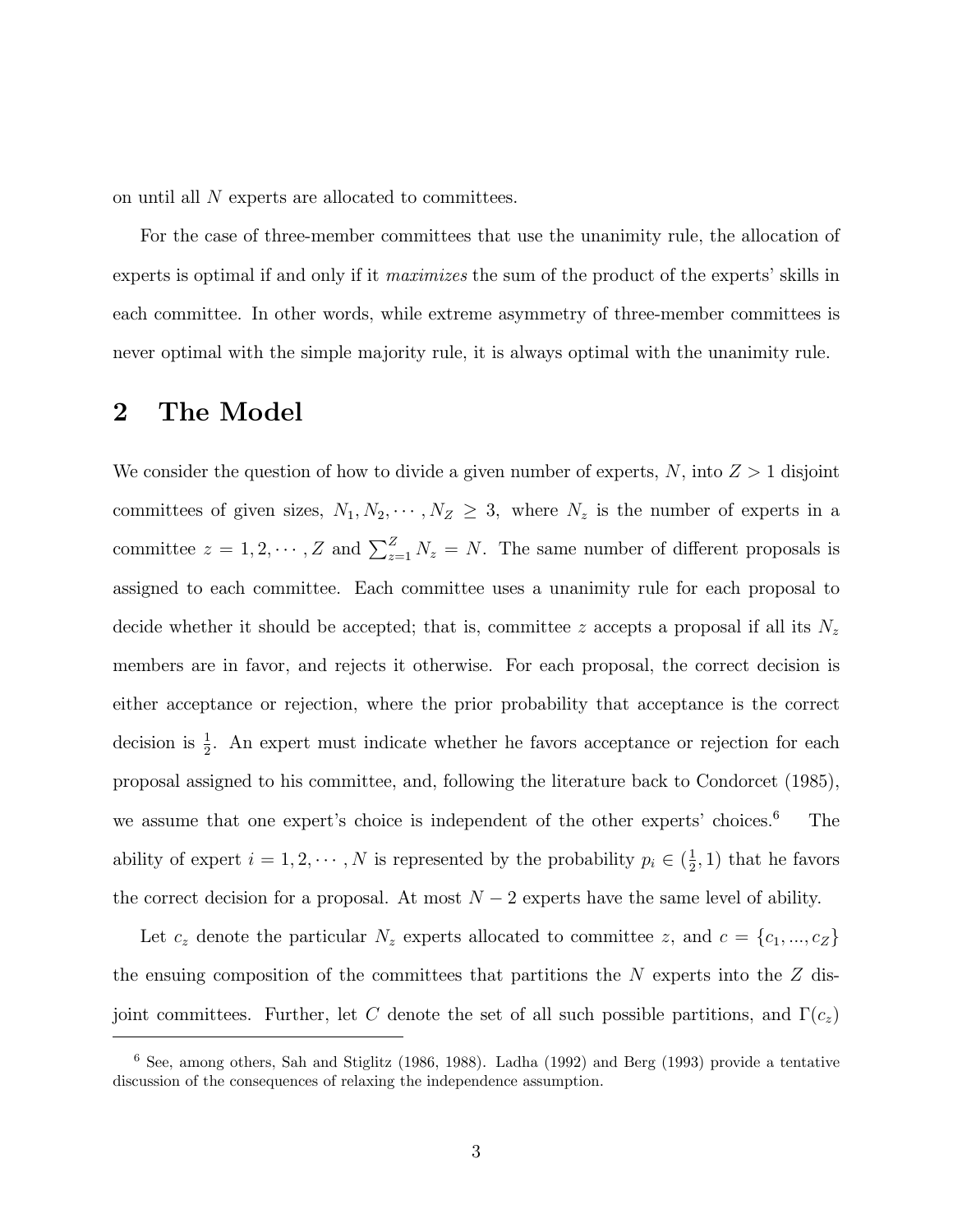the probability that the committee consisting of  $c_z$  makes the correct decision when using the unanimity rule on a proposal assigned to it. An optimal allocation of experts to the committees maximizes the average probability  $(1/Z) \sum_{c_z \in c} \Gamma(c_z)$  that the committees make correct decisions on their proposals.

#### 3 An Optimal Allocation of Experts

For committee z with composition  $c_z$ , if the correct decision is to accept a proposal, then the probability that the committee reaches the correct decision is equal to the probability that all its  $N_z$  experts support acceptance, i.e.,  $\prod_{i\in c_z} p_i$ . If the correct decision is to reject a proposal, then the probability that the committee reaches the correct decision is equal to the probability that at least one expert supports rejection, i.e.,  $1 - \prod_{i \in c_z} (1 - p_i)$ . Hence, the probability that the committee makes the correct decision is

$$
\frac{1}{2} \left[ \prod_{i \in c_z} p_i + 1 - \prod_{i \in c_z} (1 - p_i) \right].
$$

Accordingly, the average probability that the committees make the correct decisions is

$$
\frac{1}{Z} \sum_{c_z \in c} \Gamma(c_z) = \frac{1}{2} \frac{1}{Z} \sum_{z=1}^{Z} \left[ \prod_{i \in c_z} p_i + 1 - \prod_{i \in c_z} (1 - p_i) \right]
$$

$$
= \frac{1}{2} + \frac{1}{2} \sum_{z=1}^{Z} \left[ \prod_{i \in c_z} p_i - \prod_{i \in c_z} (1 - p_i) \right].
$$

We will refer to an allocation of experts to committees as extremely asymmetric if experts with the highest abilities are allocated to a committee with the smallest number of members, of the remaining experts those with the highest abilities are allocated to a committee with the same or the next smallest number of members, and so on until the experts with the lowest ability are allocated to a committee with the largest number of members. We now prove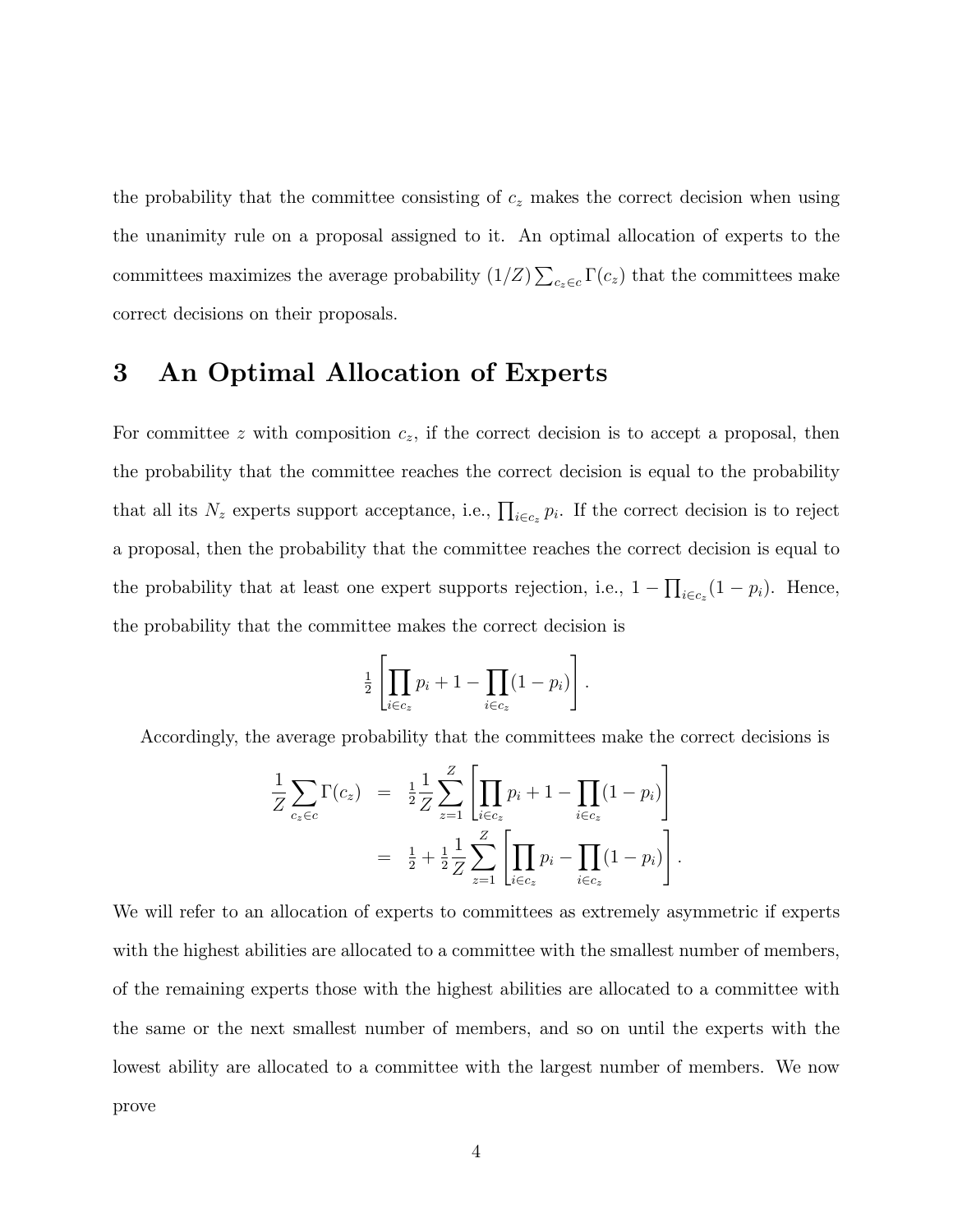**Theorem:** For a given  $N_1, N_2, \cdots, N_Z$ , a composition of the Z disjoint committees  $c \in C$ is optimal if and only if the allocation of experts is extremely asymmetric.

**Proof:** The proof has four steps. In step 1 we assume that there are only two committees and that an expert with the highest ability and an expert with the lowest ability are in different committees. We show that unless the ability of every expert in one committee is at least at high as the ability of every expert in the other committee, will it be possible to increase the average probability of making the correct decision by switching between an expert in one committee and one expert in the other. In step 2 we continue to assume that there are only two committees and show that if it is possible that an expert with the highest ability is not in the same committee as an expert with the lowest ability, then it will not be optimal to allocate these experts to the same committee. In step 3 we use the results established in steps 1 and 2 to show that with two committees, an optimal allocation of experts is extremely asymmetric. Finally, in step 4 we extend the result of step 3 to show that with any number of committees an optimal allocation of experts is also extremely asymmetric. In step 4 we show that an allocation of experts is optimal only if it is extremely asymmetric.

In steps 1 and 2 where there are only two committees, we let  $h_1$  denote the expert with the highest ability (or, if there are more than one expert with the highest ability, denote a particular one of these experts) and  $p_{h_1}$  his ability level, and  $\ell_1$  denote the expert with the lowest ability (or, if there are more than one expert with the lowest ability, denote a particular one of these experts) and  $p_{\ell_1}$  his ability level.

Step 1: If  $Z = 2$ , and  $h_1$  and  $\ell_1$  are in different committees, a necessary condition for optimality is that the highest ability experts are in one committee and the lowest ability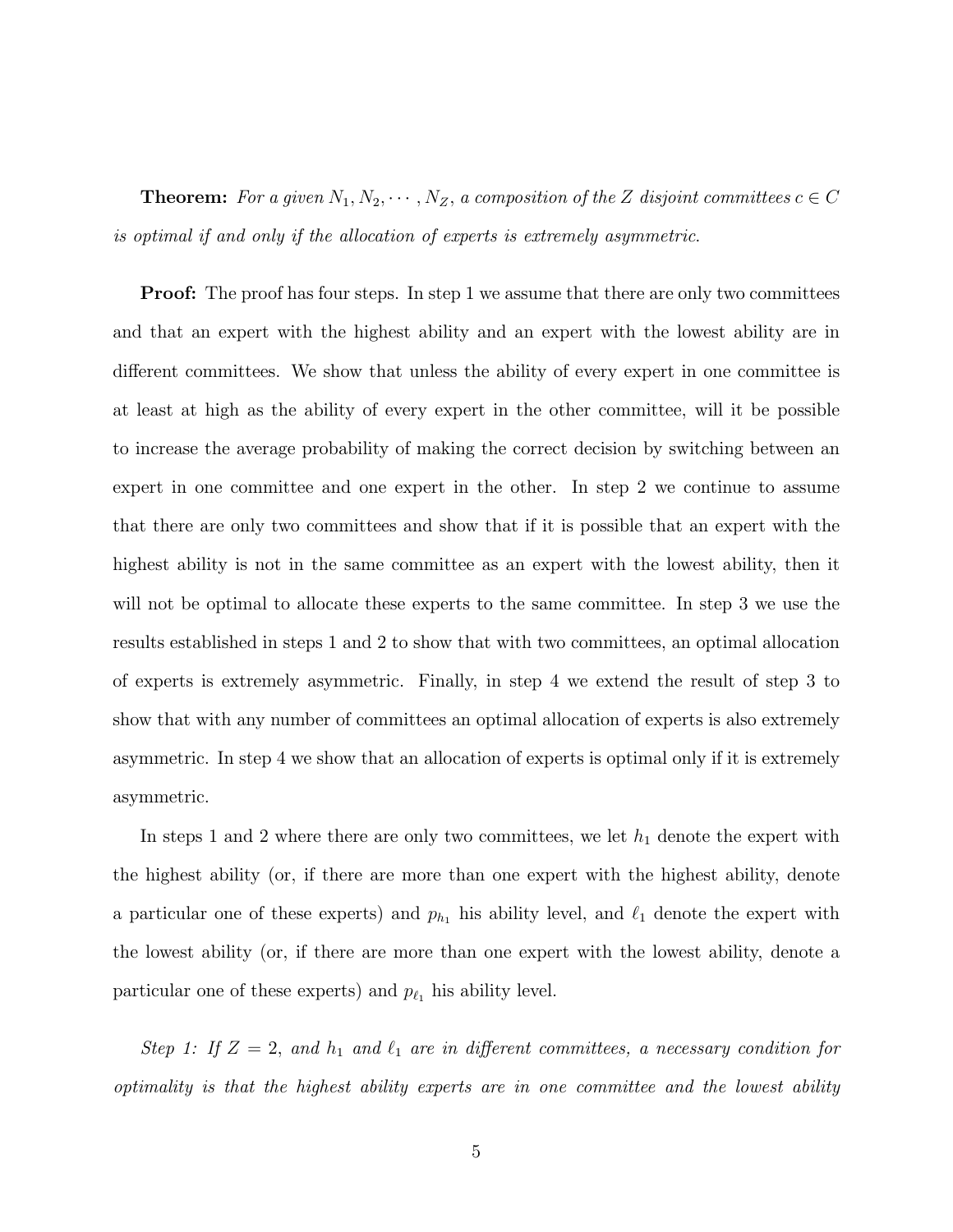experts in the other.

The average probability that the two committees make the correct decisions is

$$
\frac{1}{2} + \frac{1}{4} \sum_{z=1}^{2} \left[ \prod_{i \in c_z} p_i - \prod_{i \in c_z} (1 - p_i) \right].
$$

Consider any particular division of all the experts with the exception of  $h_1$  and  $\ell_1$  into two disjoint groups:  $a_1$  consisting of  $N_1 - 1$  members and  $b_1$  consisting of  $N_2 - 1$  members. We assume wlog that the probability of unanimity for or against a proposal is at least as high in group  $a_1$  as in group  $b_1$ , i.e., that

$$
\prod_{i \in a_1} p_i + \prod_{i \in a_1} (1 - p_i) \ge \prod_{i \in b_1} p_i + \prod_{i \in b_1} (1 - p_i). \tag{1}
$$

If  $h_1$  is added to  $a_1$  and  $\ell_1$  is added to  $b_1$ , then the average probability that the committees consisting of  $a_1 \bigcup \{h_1\}$  and  $b_1 \bigcup \{\ell_1\}$  make the correct decisions is

$$
\frac{1}{2} + \frac{1}{4} \left[ p_{h_1} \prod_{i \in a_1} p_i - (1 - p_{h_1}) \prod_{i \in a_1} (1 - p_i) + p_{\ell_1} \prod_{i \in b_1} p_i - (1 - p_{\ell_1}) \prod_{i \in b_1} (1 - p_i) \right],
$$
 (2)

while if  $\ell_1$  is added to  $a_1$  and  $h_1$  is added to  $b_1$ , then the average probability that the committees consisting of  $a_1 \bigcup \{\ell_1\}$  and  $b_1 \bigcup \{h_1\}$  make the correct decisions is

$$
\frac{1}{2} + \frac{1}{4} \left[ p_{\ell_1} \prod_{i \in a_1} p_i - (1 - p_{\ell_1}) \prod_{i \in a_1} (1 - p_i) + p_{h_1} \prod_{i \in b_1} p_i - (1 - p_{h_1}) \prod_{i \in b_1} (1 - p_i) \right].
$$
 (3)

The difference between  $(2)$  and  $(3)$  equals

$$
\frac{1}{4}(p_{h_1}-p_{\ell_1})\left[\prod_{i\in a_1}p_i+\prod_{i\in a_1}(1-p_i)-\prod_{i\in b_1}p_i-\prod_{i\in b_1}(1-p_i)\right].
$$

Since the bracketed term is assumed to be nonnegative by (1), adding  $h_1$  to  $a_1$  and  $\ell_1$ to  $b_1$  does not decrease the average probability that the two committees make the correct decisions.<sup>7</sup>

<sup>&</sup>lt;sup>7</sup> If the bracketed term is zero, then adding  $h_1$  to  $b_1$  and  $\ell_1$  to  $a_1$  would yield the same average probability.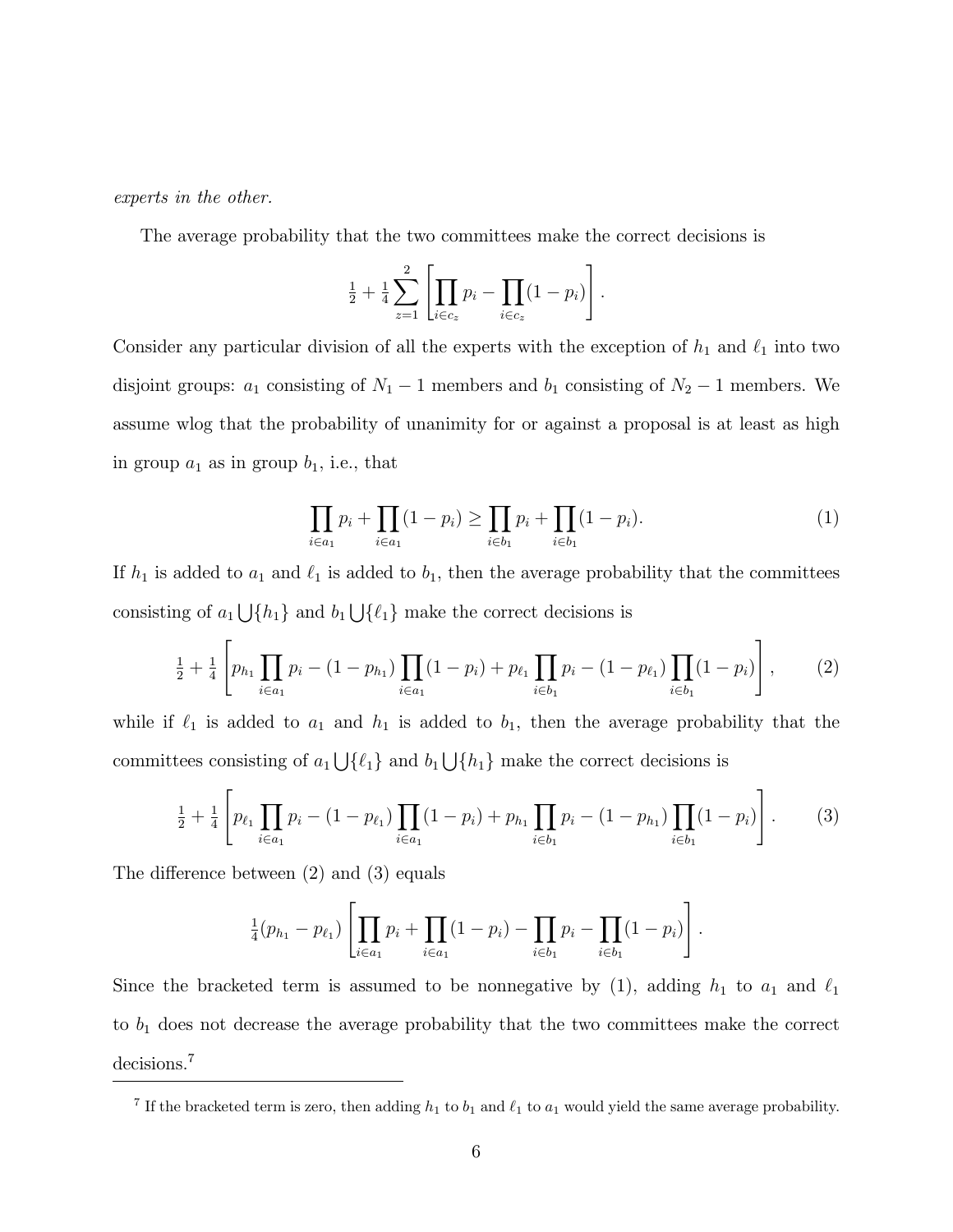Now, let  $\ell_2$  be an expert with the lowest ability in  $a_1$ , and  $h_2$  be an expert with the highest ability in  $b_1$ . Thus,  $p_{\ell_2} \leq p_{h_1}$  and  $p_{h_2} \geq p_{\ell_1}$ . If  $p_{\ell_2} \geq p_{h_2}$ , then the highest ability experts are allocated to one committee and the lowest ability experts to the other, and we make no switches. But if  $p_{\ell_2} < p_{h_2}$ , we let  $a_2 \equiv a_1 \bigcup \{h_1\} \setminus \{\ell_2\}$  and  $b_2 \equiv b_1 \bigcup \{\ell_1\} \setminus \{h_2\}$ , and then, the average probability that the committees  $a_1 \bigcup \{h_1\}$  and  $b_1 \bigcup \{\ell_1\}$  make the correct decisions is<sup>8</sup>

$$
\frac{1}{2} + \frac{1}{4} \left[ p_{\ell_2} \prod_{i \in a_2} p_i - (1 - p_{\ell_2}) \prod_{i \in a_2} (1 - p_i) + p_{h_2} \prod_{i \in b_2} p_i - (1 - p_{h_2}) \prod_{i \in b_2} (1 - p_i) \right].
$$
 (4)

Switching  $h_2$  to  $a_2$  and  $\ell_2$  to  $b_2$ , the average probability that the committees make the correct decisions is

$$
\frac{1}{2} + \frac{1}{4} \left[ p_{h_2} \prod_{i \in a_2} p_i - (1 - p_{h_2}) \prod_{i \in a_2} (1 - p_i) + p_{\ell_2} \prod_{i \in b_2} p_i - (1 - p_{\ell_2}) \prod_{i \in b_2} (1 - p_i) \right].
$$
 (5)

The difference between  $(5)$  and  $(4)$  equals

$$
\frac{1}{4} (p_{h_2} - p_{\ell_2}) \left[ \prod_{i \in a_2} p_i + \prod_{i \in a_2} (1 - p_i) - \prod_{i \in b_2} p_i - \prod_{i \in b_2} (1 - p_i) \right]. \tag{6}
$$

Since  $p_{h_2} - p_{\ell_2} > 0$ , (6) has the same sign as the bracketed term. Furthermore, for any  $g \subset I$ with  $|g| = N - 1$ , we have that

$$
\prod_{i\in g} p_i + \prod_{i\in g} (1-p_i)
$$

increases with each of the  $p_i$ 's. Recalling that  $p_{\ell_2} \leq p_{h_1}$  and  $p_{h_2} \geq p_{\ell_1}$ , it follows that

$$
\prod_{i \in a_2} p_i + \prod_{i \in a_2} (1 - p_i) \ge \prod_{i \in a_1} p_i + \prod_{i \in a_1} (1 - p_i),
$$
  

$$
\prod_{i \in b_2} p_i + \prod_{i \in b_2} (1 - p_i) \le \prod_{i \in b_1} p_i + \prod_{i \in b_1} (1 - p_i),
$$

<sup>&</sup>lt;sup>8</sup> Note that  $a_1 \bigcup \{h_1\}$  is the same committee as  $a_2 \bigcup \{\ell_2\}$ , and that  $b_1 \bigcup \{\ell_1\}$  is the same committee as  $b_2 \bigcup \{h_2\}.$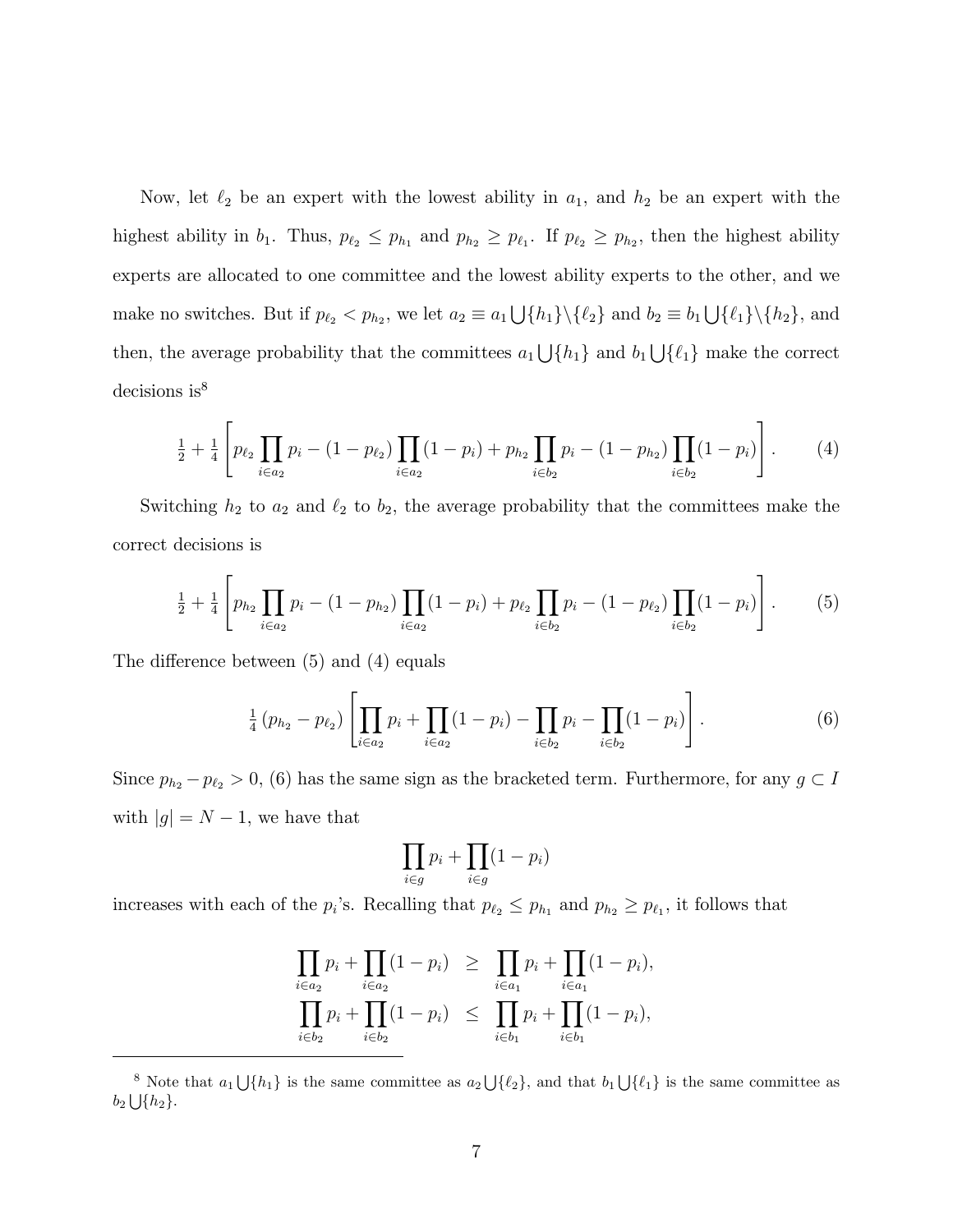so that (6) is nonnegative.

Suppose we switch  $h_2$  and  $\ell_2$ . The resulting committees would then consist of  $a_2 \bigcup \{h_2\}$ and  $b_2 \bigcup \{\ell_2\}$ . If the average probability that the committees make the correct decisions cannot be further increased by switching between an expert with the lowest ability in  $a_2 \bigcup \{h_2\}$ and an expert with the highest ability in  $b_2 \bigcup \{\ell_2\}$ , then we do not make any further switches. If the average probability can be further increased, then we make the switch. If we did make the switch, we proceed to examine whether a further switch between an expert with the lowest ability in the committee originating from  $a_1$  and an expert with the highest ability in the committee originating from  $b_1$  can increase the average probability. If it cannot, we make no further switches, and if it can, we make the switch. This procedure is repeated until the switch of one more expert cannot increase the average probability. The upshot is that as long as one committee is not composed of the experts with the highest abilities and the other committee not of the experts with the lowest abilities, it is possible to increase the average probability by reallocating the experts. Since there is a finite number of possible committee compositions and the above reasoning is true for any possible initial division of the  $N_1 + N_2 - 2$  experts (that does not include an expert with the highest ability and an expert with the lowest ability) into two disjoint groups with  $N_1 - 1$  and  $N_2 - 1$  members, we conclude that with two committees where two experts with the most different abilities are in different committees, an optimal allocation requires that the highest ability experts be in one committee and the lowest ability experts be in the other.

Step 2: If  $Z = 2$  and it is possible that an expert with ability  $p_{h_1}$  is not in a committee together with an expert with ability  $p_{\ell_1}$ , then it is not optimal that these experts are in the same committee.

We assume that  $h_1$  and  $\ell_1$  are in the same committee and then show that the average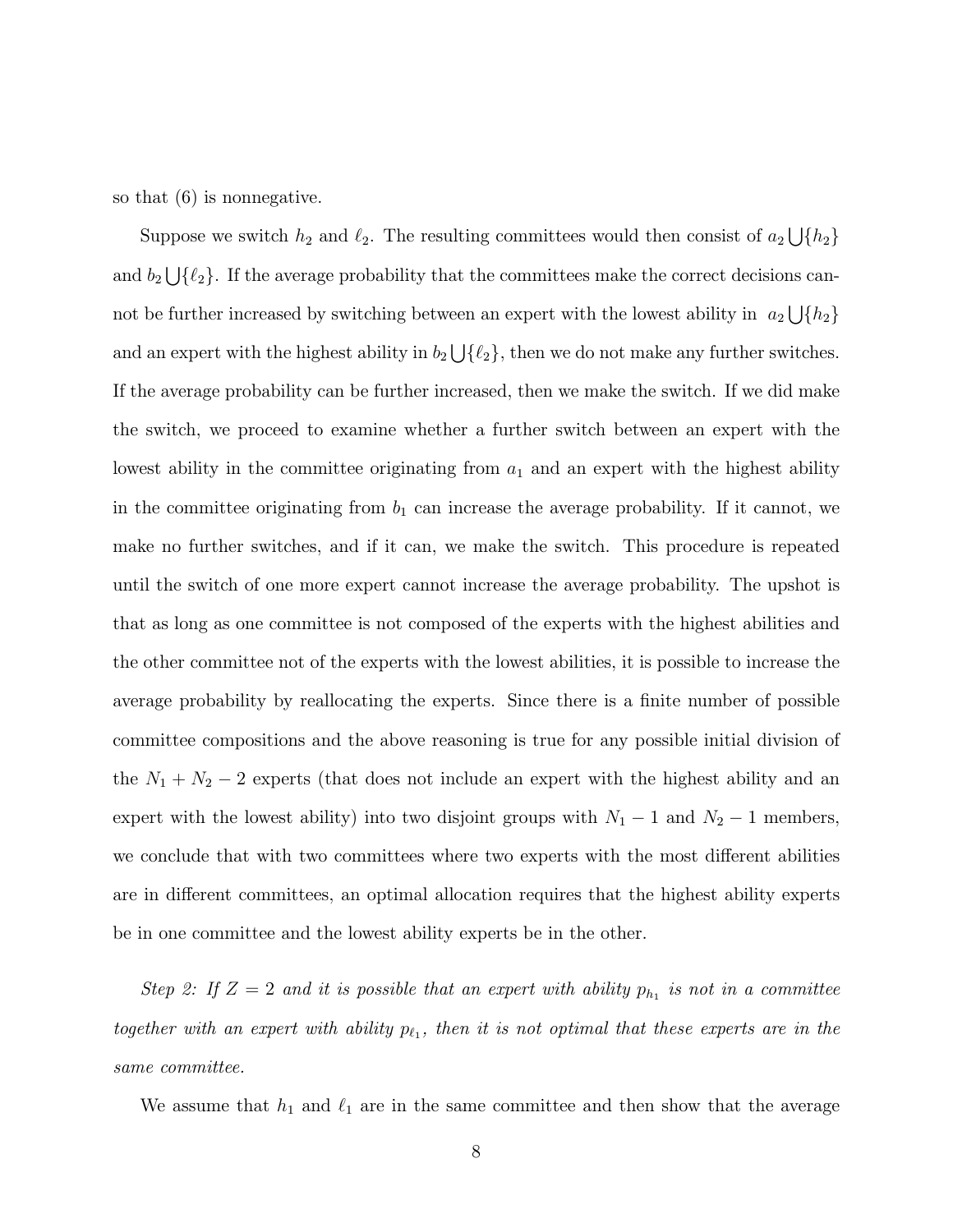probability of making correct decisions can be increased by switching either  $h_1$  or  $\ell_1$  to the other committee. Therefore, starting with group  $a_1$  and  $b_1$ , assume that both  $h_1$  and  $\ell_1$ are added to one group, say group  $a_1$ , and that one member of group  $a_1$ , denoted by  $i_{a_1}$ and whose ability is represented by the probability  $p_{i_{a_1}}$ , is moved to group  $b_1$ . Assume that  $p_{\ell_1} < p_{i_{a_1}} < p_{h_1}$ <sup>9</sup> We will show that the resulting average probability of making correct decisions is less with  $h_1$  and  $\ell_1$  together in one committee than with  $h_1$  and  $\ell_1$  in different committees, i.e., that

$$
\frac{1}{2} + \frac{1}{4} \left[ p_{\ell_1} p_{h_1} \prod_{i \in a_1 \setminus \{i_{a_1}\}} p_i - (1 - p_{\ell_1})(1 - p_{h_1}) \prod_{i \in a_1 \setminus \{i_{a_1}\}} (1 - p_i) \right]
$$
  
+ 
$$
p_{i_{a_1}} \prod_{i \in b_1} p_i - (1 - p_{i_{a_1}}) \prod_{i \in b_1} (1 - p_i) \right]
$$
  

$$
< \frac{1}{2} + \frac{1}{4} \left[ p_{h_1} \prod_{i \in a_1} p_i - (1 - p_{h_1}) \prod_{i \in a_1} (1 - p_i) + p_{\ell_1} \prod_{i \in b_1} p_i - (1 - p_{\ell_1}) \prod_{i \in b_1} (1 - p_i) \right].
$$

This inequality is true if

$$
(p_{\ell_1}p_{h_1} - p_{i_{a_1}}p_{h_1}) \prod_{i \in a_1 \setminus \{i_{a_1}\}} p_i - [(1 - p_{\ell_1})(1 - p_{h_1}) - (1 - p_{i_{a_1}})(1 - p_{h_1})] \prod_{i \in a_1 \setminus \{i_{a_1}\}} (1 - p_i)
$$
  
+
$$
(p_{i_{a_1}} - p_{\ell_1}) \prod_{i \in b_1} p_i - [(1 - p_{i_{a_1}}) - (1 - p_{\ell_1})] \prod_{i \in b_1} (1 - p_i) < 0
$$
  

$$
\Leftrightarrow (p_{\ell_1} - p_{i_{a_1}}) \left[ p_{h_1} \prod_{i \in a_1 \setminus \{i_{a_1}\}} p_i + (1 - p_{h_1}) \prod_{i \in a_1 \setminus \{i_{a_1}\}} (1 - p_i) - \prod_{i \in b_1} p_i - \prod_{i \in b_1} (1 - p_i) \right] < 0,
$$

which is equivalent to

$$
p_{h_1} \prod_{i \in a_1 \setminus \{i_{a_1}\}} p_i + (1 - p_{h_1}) \prod_{i \in a_1 \setminus \{i_{a_1}\}} (1 - p_i) - \prod_{i \in b_1} p_i - \prod_{i \in b_1} (1 - p_i) > 0.
$$

<sup>&</sup>lt;sup>9</sup> If  $p_{i_{a_1}} = p_{\ell_1}$  or  $p_{i_{a_1}} = p_{h_1}$ , then the situation is similar to the one examined in step 1 and, therefore, the average probability is higher if the experts with the highest ability are in one committee and the experts with the lowest ability are in the other.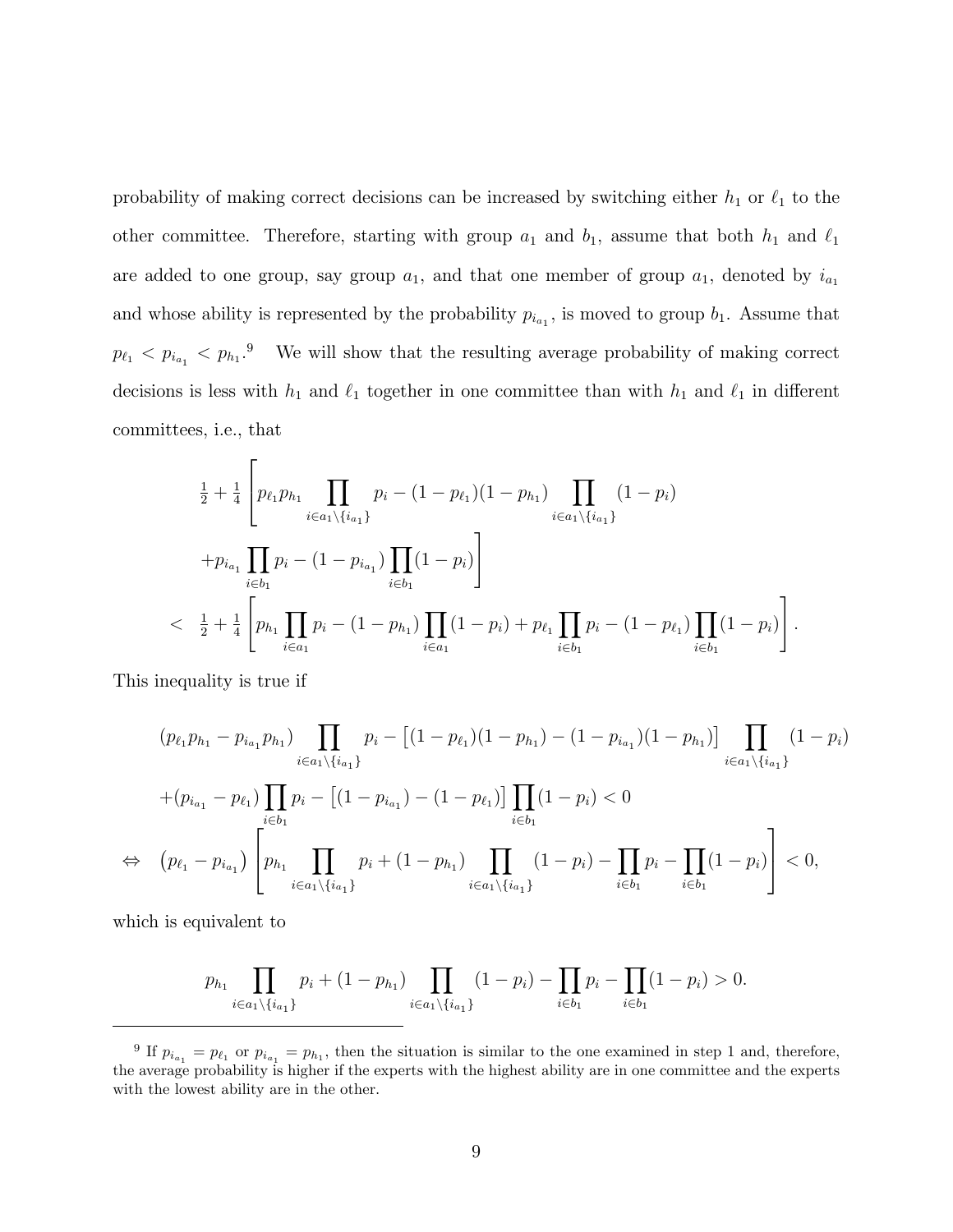This last inequality is true since  $p_{h_1} > p_{i_{a_1}}$  implies that<sup>10</sup>

$$
p_{h_1} \prod_{i \in a_1 \setminus \{i_{a_1}\}} p_i + (1 - p_{h_1}) \prod_{i \in a_1 \setminus \{i_{a_1}\}} (1 - p_i) - \prod_{i \in b_1} p_i - \prod_{i \in b_1} (1 - p_i)
$$
  
> 
$$
\prod_{i \in a_1} p_i + \prod_{i \in a_1} (1 - p_i) - \prod_{i \in b_1} p_i - \prod_{i \in b_1} (1 - p_i),
$$

and the last term is nonnegative due to the assumption in (1).

If instead  $h_1$  and  $\ell_1$  were added to group  $b_1$  and one of the members of group  $b_1$  were switched to group  $a_1$ , the proof would be analogous. Hence, if it can be avoided, it is not optimal that  $h_1$  and  $\ell_1$  are allocated to the same committee.

Step 3: If  $Z = 2$ , a composition of the committees is optimal if the allocation of experts is extremely asymmetric.

Step 1 and step 2 imply that with  $Z = 2$ , an optimal allocation of experts will have the highest ability experts in one committee and the lowest ability experts in the other. Hence, if  $N_1 = N_2$ , an optimal allocation of experts is extremely asymmetric.<sup>11</sup>

If  $N_1 \neq N_2$ , then an optimal allocation will have either the highest ability experts in the smaller committee and the lowest ability experts in the larger committee, or vice versa, i.e., the highest ability experts in the larger committee and the lowest ability experts in the smaller committee. In order to show that an optimal allocation of experts is extremely asymmetric, we need to show that the first of these possibilities is optimal while the second

$$
\prod_{i\in g} p_i + \prod_{i\in g} (1-p_i)
$$

increases with each of the  $p_i$ 's.

<sup>&</sup>lt;sup>10</sup> As mentioned earlier, if  $g \subset I$  satisfies  $|g| = N - 1$ , then

<sup>&</sup>lt;sup>11</sup> The committee with the most skilled experts originates from group  $a_1$ . If the inequality in (1) would go the other way, a similar process would still lead to the  $N_1$  most-skilled experts being allocated to one committee and the  $N_1$  least-skilled experts to the other. The only difference would be that the committee with the most skilled experts would originate from group  $b_1$ .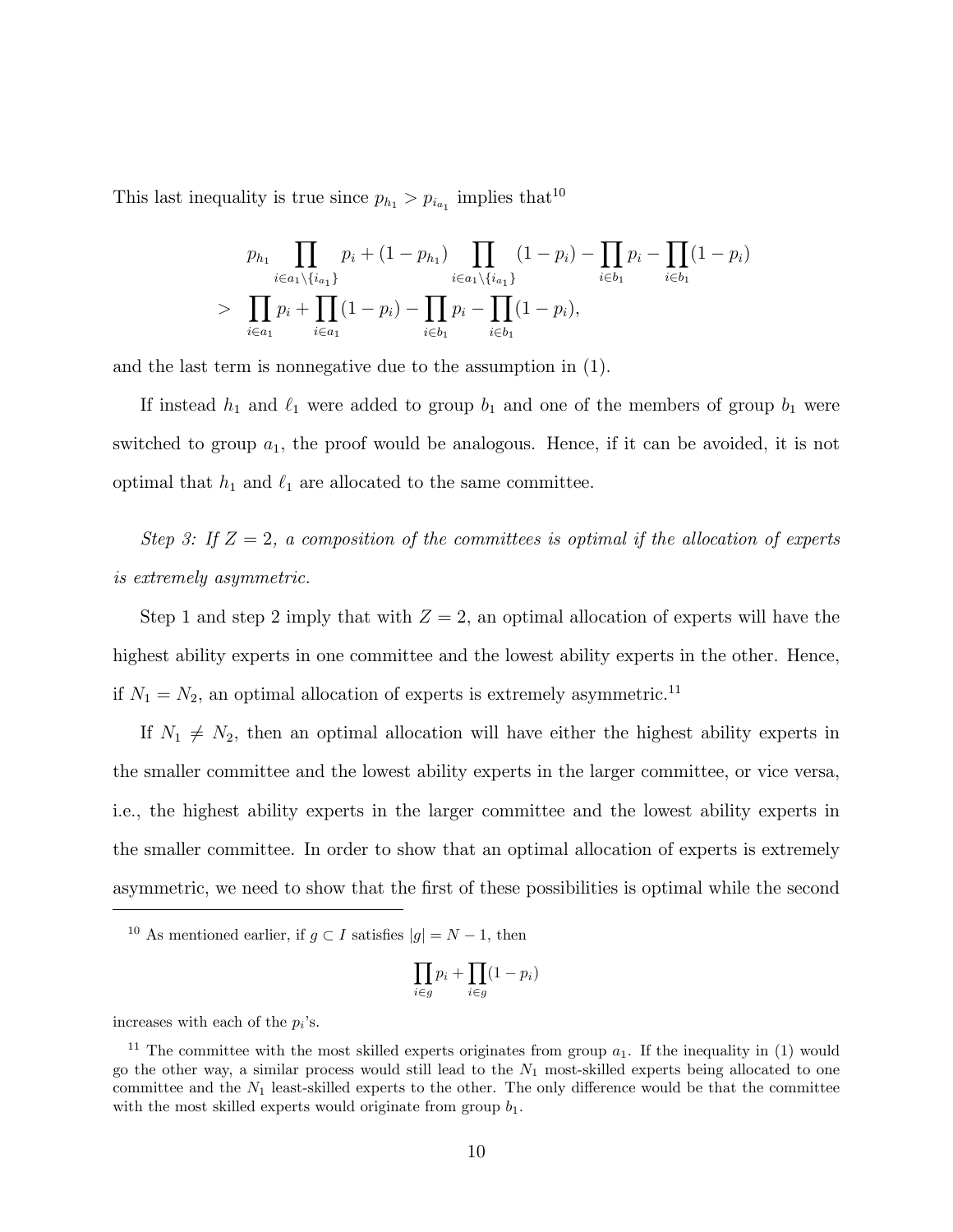is not.

To do so, we assume wlog that  $N_1 < N_2$  and  $p_1 \ge p_2 \ge \cdots \ge p_{N_1+N_2}$ . We want to prove that

$$
\frac{1}{2} + \frac{1}{4} \left[ \prod_{i=1,\dots,N_1} p_i - \prod_{i=1,\dots,N_1} (1-p_i) + \prod_{i=N_1+1,\dots,N_1+N_2} p_i - \prod_{i=N_1+1,\dots,N_1+N_2} (1-p_i) \right]
$$
\n
$$
\geq \frac{1}{2} + \frac{1}{4} \left[ \prod_{i=1,\dots,N_2} p_i - \prod_{i=1,\dots,N_2} (1-p_i) + \prod_{i=N_2+1,\dots,N_1+N_2} p_i - \prod_{i=N_2+1,\dots,N_1+N_2} (1-p_i) \right].
$$

This is true if and only if

$$
\left(1 - \prod_{i=N_1+1,\dots,N_2} p_i\right) \prod_{i=1,\dots,N_1} p_i - \left[1 - \prod_{i=N_1+1,\dots,N_2} (1-p_i)\right] \prod_{i=1,\dots,N_1} (1-p_i)
$$
  
\n
$$
\geq \left(1 - \prod_{i=N_1+1,\dots,N_2} p_i\right) \prod_{i=N_2+1,\dots,N_1+N_2} p_i - \left[1 - \prod_{i=N_1+1,\dots,N_2} (1-p_i)\right] \prod_{i=N_2+1,\dots,N_1+N_2} (1-p_i),
$$

and hence true if and only if

$$
\left(1 - \prod_{i=N_1+1,\dots,N_2} p_i\right) \left(\prod_{i=1,\dots,N_1} p_i - \prod_{i=N_2+1,\dots,N_1+N_2} p_i\right) \n- \left[1 - \prod_{i=N_1+1,\dots,N_2} (1-p_i)\right] \left[\prod_{i=1,\dots,N_1} (1-p_i) - \prod_{i=N_2+1,\dots,N_1+N_2} (1-p_i)\right] \n\geq 0.
$$
\n(7)

Due to the assumption that  $p_1 \geq p_2 \geq \cdots \geq p_{N_1+N_2}$  and there being the same number of multipliers, namely  $N_1$ , in the four products  $\prod_{i=1,\cdots,N_1} p_i$ ,  $\prod_{i=N_2+1,\cdots,N_1+N_2} p_i$ ,  $\prod_{i=1,\cdots,N_1} (1-q_i)^{N_1}$  $p_i$ , and  $\prod_{i=N_2+1,\cdots,N_1+N_2}(1-p_i)$ , it follows that  $\prod_{i=1,\cdots,N_1} p_i - \prod_{i=N_2+1,\cdots,N_1+N_2} p_i \geq 0$  and  $\prod_{i=1,\dots,N_1}(1-p_i) - \prod_{i=N_2+1,\dots,N_1+N_2}(1-p_i) \leq 0$ . Accordingly, inequality (7) is true so that if  $Z = 2$ , the composition of the the committees is optimal if the allocation of experts is extremely asymmetric.

Step 4: If  $Z \geq 2$ , a composition of the committees is optimal if and only if the allocation of experts is extremely asymmetric.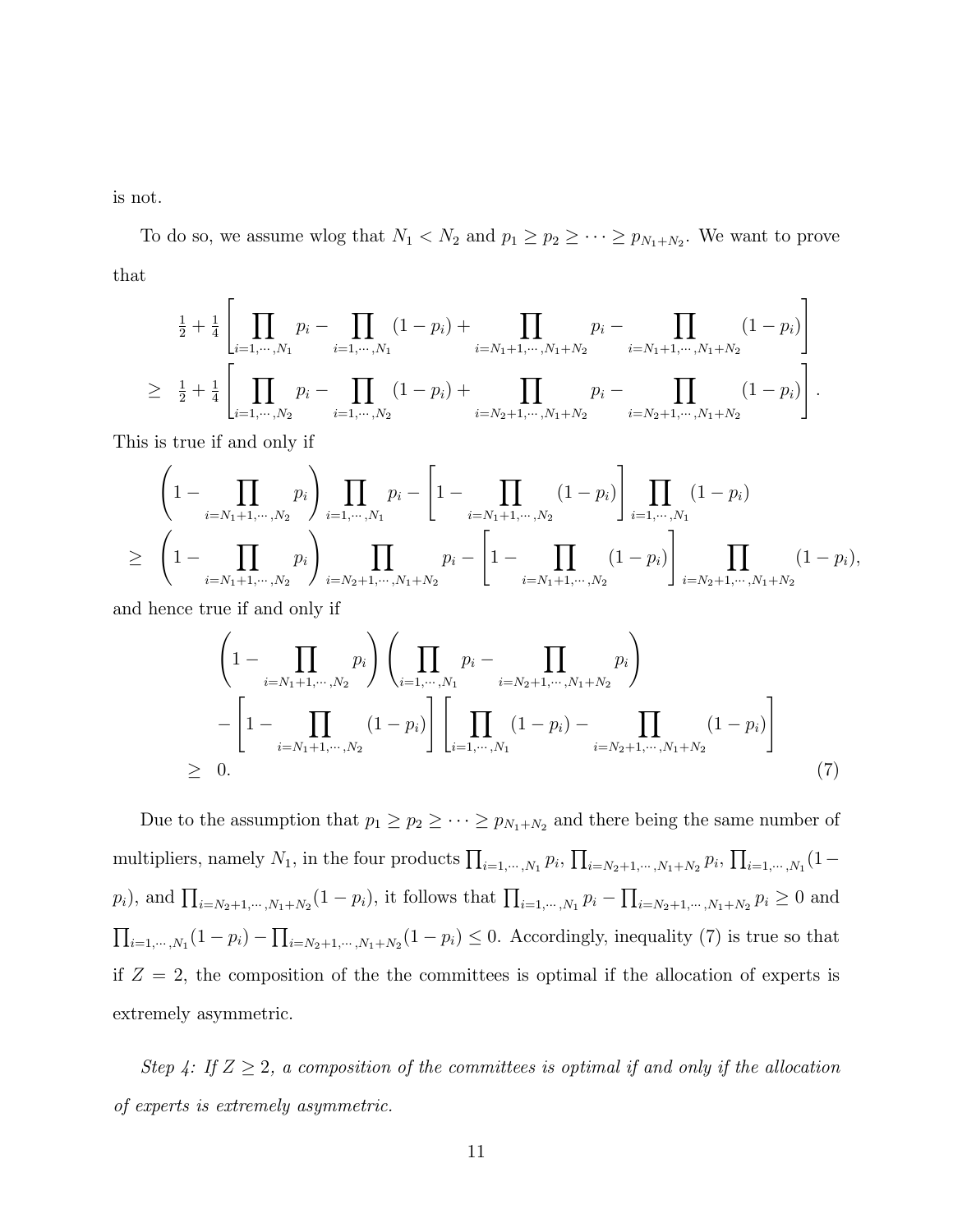The arguments for two committees in the previous three steps imply that the average probability of any two of the Z committees, say, z and z' with  $N_z \leq N_{z'}$ , is maximized by allocating the  $N_z$  experts with the highest abilities of the pertinent  $N_z + N_{z'}$  experts to committee z and the other  $N_{z'}$  experts with the lowest abilities to committee z'. As a consequence, the average probability is maximized by an extremely asymmetric allocation of experts. That is, an optimal allocation of experts is extremely asymmetric. Furthermore, since a non-optimal allocation cannot be extremely asymmetric, it follows that an extremely asymmetric allocation is optimal.

The optimality of extremely asymmetric committees is a consequence of the fact that if decisions are made by the unanimity rule, then the experts' abilities are complements in producing the correct decisions.<sup>12</sup> The theorem highlights the fact that the characterization of an optimal allocation of experts with different abilities to committees is simple: One just needs to rank the experts in terms of their abilities and then allocate the best experts to a committee with the smallest number of members, the next best experts to one of the remaining committees that now have the smallest number of members, and so on. Accordingly, in order to allocate the experts optimally, one does not need to know the precise abilities of the experts, but only their ranking.

Since there may be more than one extremely asymmetric allocation, an optimal allocation of experts to committees is generally not unique. The reason is that different experts may have the same ability level, and that if two committees have the same size, then switching all the experts between the two committees would not affect the average probability that the committees make the correct decisions. Nevertheless, the allocation of the expert's abilities

<sup>&</sup>lt;sup>12</sup> Since  $\partial^2 \Gamma(c_z)/(\partial p_i \partial p_{i'}) > 0$ , the abilities of experts i and i' are complements in a committee that makes its decisions by the unanimity rule.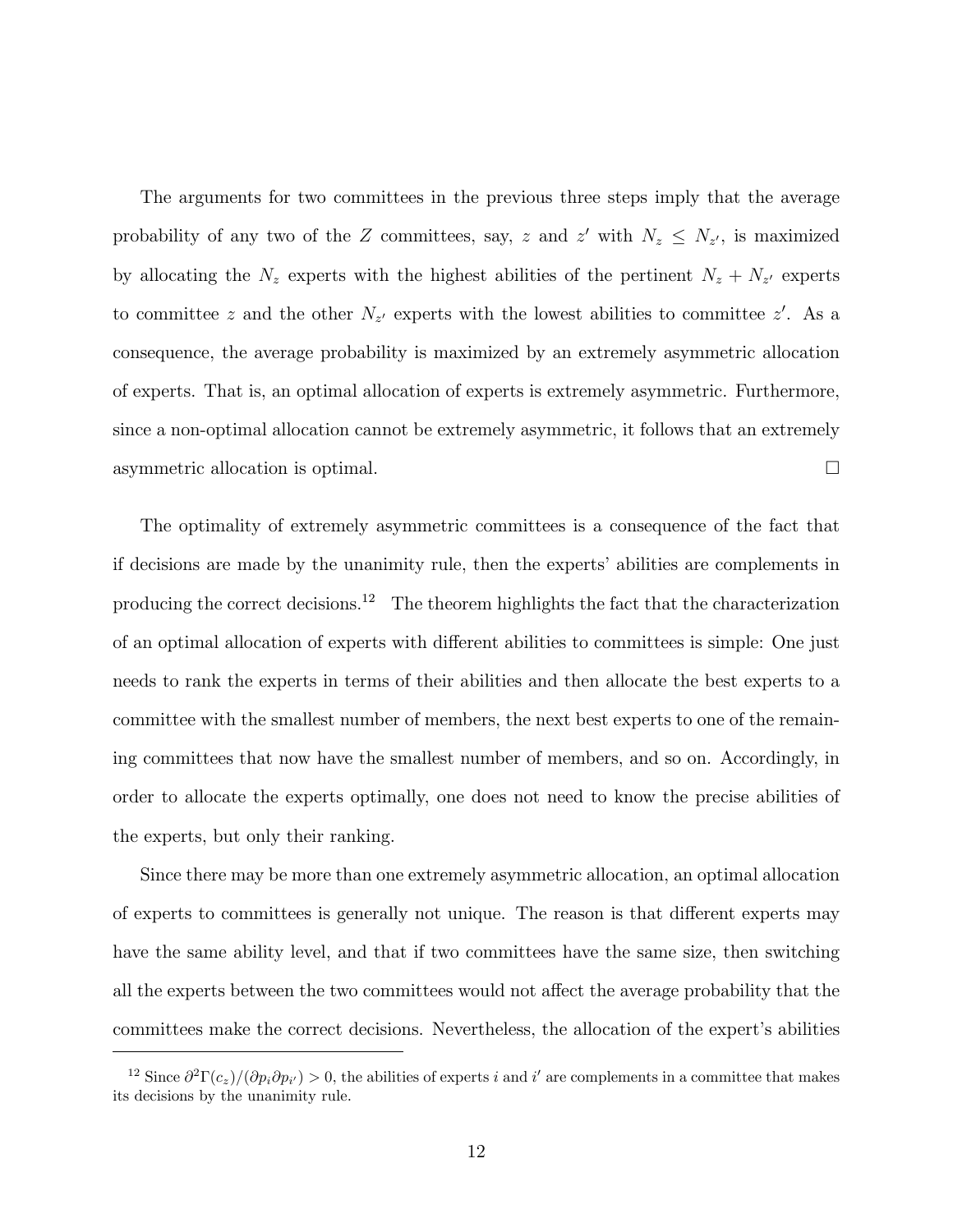is unique in the sense that the exchange of two experts with the same ability between two committees does not change the allocation of the experts' abilities, and if two committees have the same size, then switching all the experts between the two committees does not change the allocation of the experts' abilities to committee sizes.

#### 4 Three-Member Committees

We now consider the special case of three-member committees,  $N_1 = N_2 = \cdots = N_Z = 3$ and  $3Z = N$ . As in Ben-Yashar and Danziger (2014), we let  $q_i \equiv p_i - \frac{1}{2}$  $\frac{1}{2}$  denote the skill of expert i; that is, how much the probability that he favors the correct decision exceeds that of a random choice. We then have

**Corollary:** A composition of three-member committees  $c \in C$  is optimal if and only if it maximizes

$$
\sum_{c_z \in c} \prod_{i \in c_z} q_i.
$$
 (8)

**Proof:** Suppose that  $c_z = {\alpha, \beta, \gamma}$ . Then the probability that a committee makes the correct decision is

$$
\Gamma(c_z) = \frac{1}{2} \{ p_{\alpha} p_{\beta} p_{\gamma} + [1 - (1 - p_{\alpha})(1 - p_{\beta})(1 - p_{\gamma})] \}
$$
  
\n
$$
= \frac{1}{2} \{ (q_{\alpha} + \frac{1}{2})(q_{\beta} + \frac{1}{2})(q_{\gamma} + \frac{1}{2}) + [1 - (\frac{1}{2} - q_{\alpha})(\frac{1}{2} - q_{\beta})(\frac{1}{2} - q_{\gamma})] \}
$$
  
\n
$$
= \frac{1}{2} + \frac{1}{4} (q_{\alpha} + q_{\beta} + q_{\gamma}) + q_{\alpha} q_{\beta} q_{\gamma}.
$$

Accordingly, the average probability that the committees make the correct decisions is

$$
\frac{1}{Z} \sum_{c_z \in c} \Gamma(c_z) = \frac{1}{2} + \frac{1}{4Z} \sum_{i=1}^{3Z} q_i + \frac{1}{Z} \sum_{c_z \in c} \prod_{i \in c_z} q_i.
$$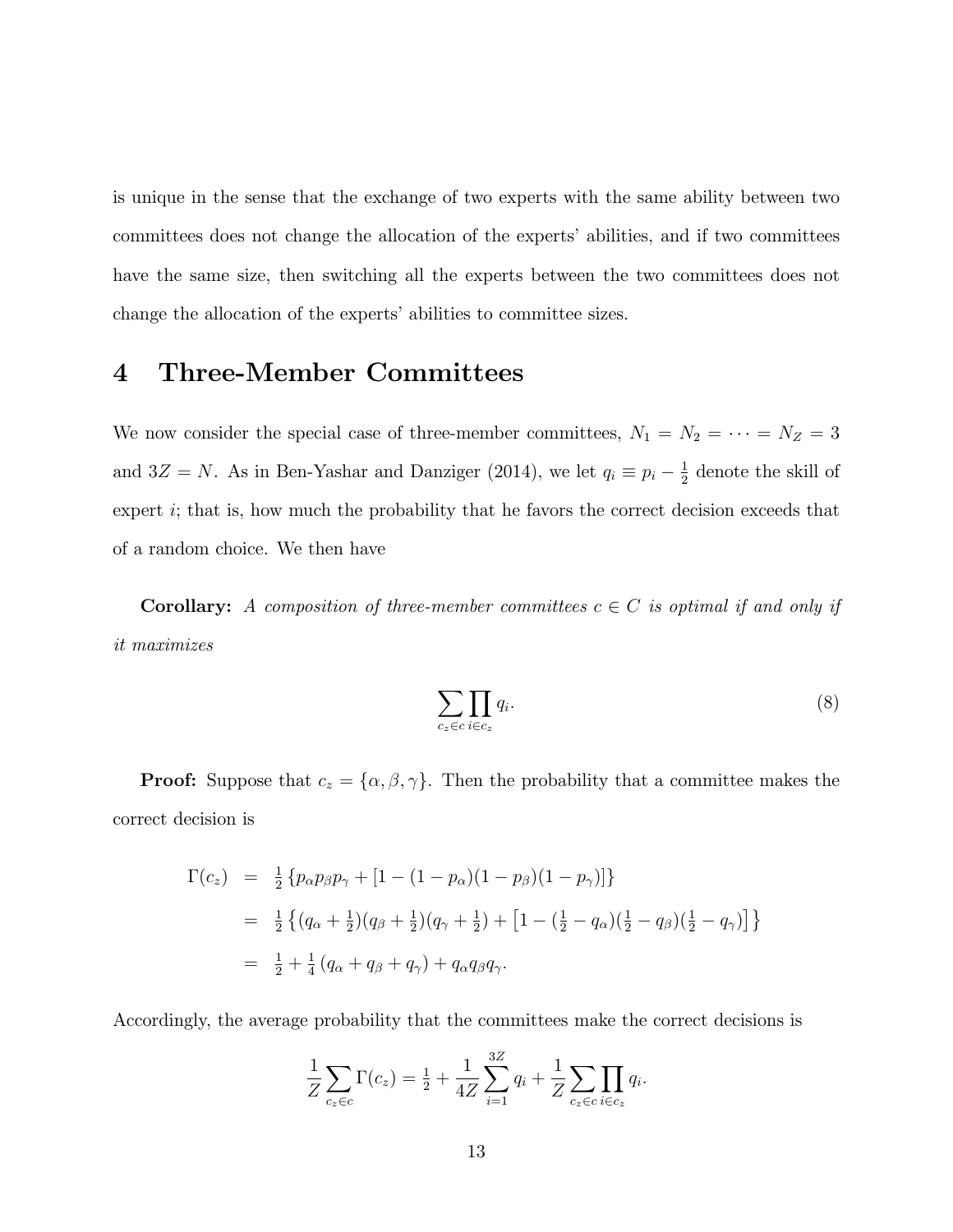Since the skills of the experts and hence  $\sum_{i=1}^{3Z} q_i$  are given, choosing  $c \in C$  to maximize  $(1/Z)\sum_{c_z\in c} \Gamma(c_z)$  is equivalent to choosing  $c \in C$  to maximize  $\sum_{c_z\in c} \prod_{i\in c_z} q_i$ . That is, an optimal c maximizes  $\sum_{c_z \in c} \prod_{i \in c_z} q_i$ .

Thus, with the unanimity rule it is optimal to allocate the experts so as to maximize the sum of the products of the skills in each committee, and only such allocations are optimal. This is exactly the opposite of the optimality criterion for when decisions are made by a simple majority rule. In that case, an allocation of experts is optimal if and only if it minimizes the sum of the products of the skills in each committee (Ben-Yashar and Danziger, 2014). Indeed, with the unanimity rule, the average probability that the committees make correct decisions would be minimized by allocating the experts so as to minimize the sum of the products of the skills in each committee, and vice versa for the simple majority rule. The reason for this difference is that if decisions are made by the unanimity rule, then with any committee size the experts' abilities (skills) are complements in achieving the correct decisions, while if decisions are made by a simple majority rule, then with three-member committees the experts' abilities (skills) are substitutes in achieving the correct decisions.<sup>13</sup>

Due to the oppositeness of the optimality criterion for the unanimity rule and the simple majority rule, in the case of disjoint three-member committees, many characteristics of an optimal allocation of experts with the unanimity rule are opposite to those with the simple majority rule. In particular, while the extremely asymmetric allocation of experts is optimal with the unanimity rule, this is never the case with the simple majority rule. For example, if there are three experts at each of three different skill levels, then under the unanimity rule each of the three committees should be composed of only one type of expert, that is,

<sup>&</sup>lt;sup>13</sup> Since  $\partial^2 G(c_z)/(\partial p_i \partial p_{i'}) < 0$ , where  $G(c_z)$  denotes the probability that a three-member committee makes the correct decision by the simple majority rule, the abilities (skills) of i and i' are substitutes in a committee that makes its decision by this rule.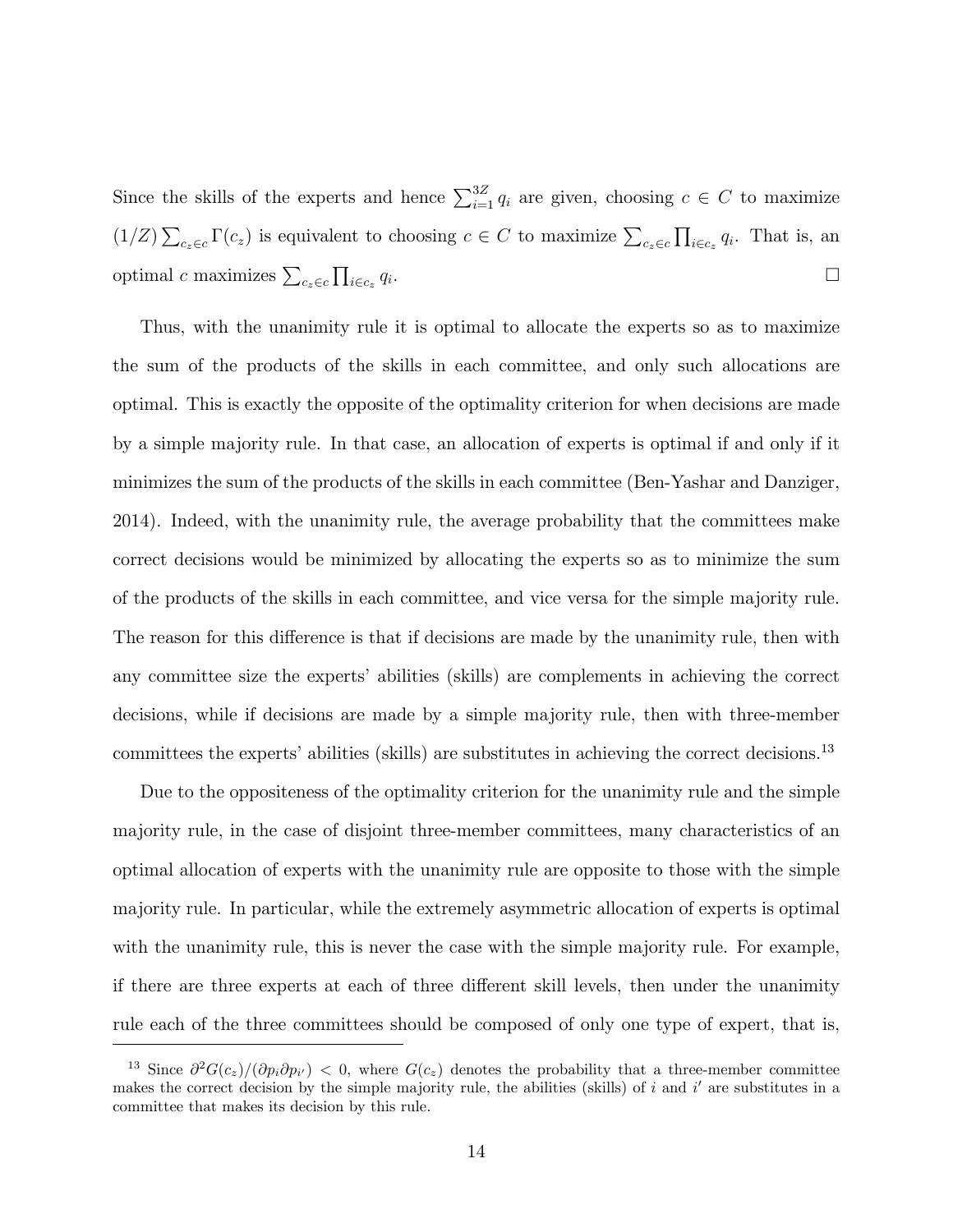they should be extremely asymmetric. But with the simple majority rule each of the three committees should be composed of one of each type of experts, that is, they should be symmetric.

If the model were extended to include useless "experts," i.e., some of the experts have zero skill, the corollary would still remain valid. With the unanimity rule it would then be optimal to concentrate these useless experts into the smallest possible number of committees, while with the simple majority rule it would be optimal to spread these useless experts into as many committees as possible.

#### 5 Conclusion

This paper has analyzed how experts should be allocated into committees with given, and generally different, sizes that use the unanimity rule to make decisions. We have shown that an optimal allocation of experts is extremely asymmetric: The experts with the highest abilities should be allocated to the smallest committee (or any particular one of the smallest committees), the experts with the next highest abilities to the smallest remaining committee (or any particular one of the smallest remaining committees), and so on until the experts with the lowest abilities are allocated to a committee that has the most members. To reach an optimal allocation, therefore, one needs only to rank the experts in terms of their abilities and then allocate adjacent experts such that an expert's ability tends to vary inversely with the size of his committee. This result reflects that the experts' abilities are complements in making the correct decision. In the special case of three-member committees, we have shown that an optimal allocation of experts maximizes the sum of the products of the experts' skills in each committee.

If the number of committees and experts needs to be reduced (perhaps due to a reduction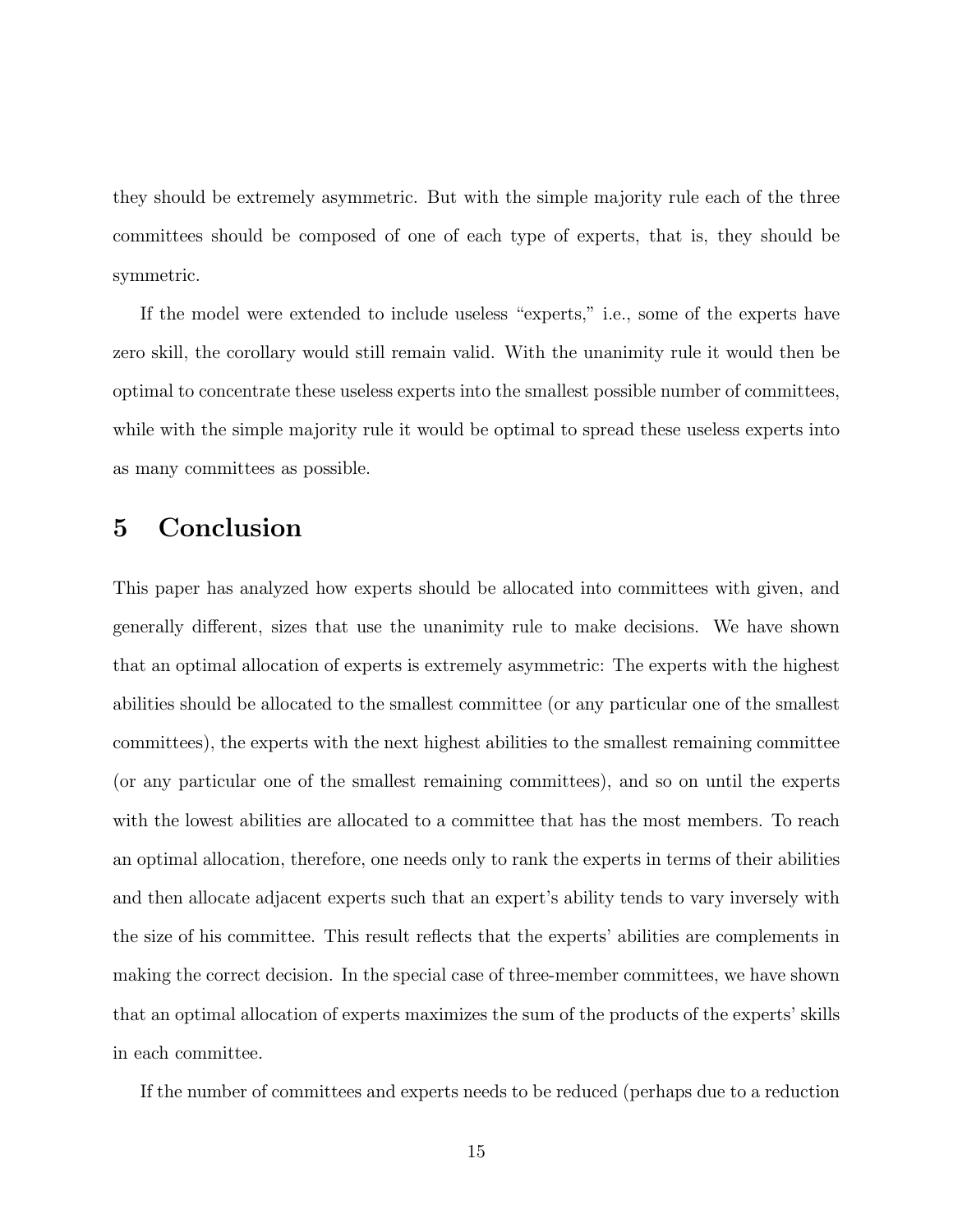in the number of proposals that need to be decided), it is always preferable to dismiss the experts with the lowest abilities. This is relatively easily done with the unanimity rule as the reallocation of the remaining experts is simple. In contrast, with other voting rules such as the simple majority rule, the disbanding of some of the committees and the dismissal of the experts with the lowest abilities might require a major reshuffling of the remaining experts.

In the same vein, suppose that the experts' abilities increase with experience and that experts with the same seniority have the same ability. With the unanimity rule, an optimal allocation of experts to the committees will not change under these conditions. In contrast, with many other voting rules, there is a need to reoptimize in order to determine whether the committees should be reshuffled.

We have assumed that the objective is to maximize the average probability of making correct decisions. However, suppose that the model is modied so that the objective is to maximize the average net benefit of making correct decisions and that the net benefit from making a correct decision is not the same for different proposals. Since proposals with higher net benefits will then be assigned to committees consisting of experts with higher abilities, it will still be optimal for the committees to be extremely asymmetric.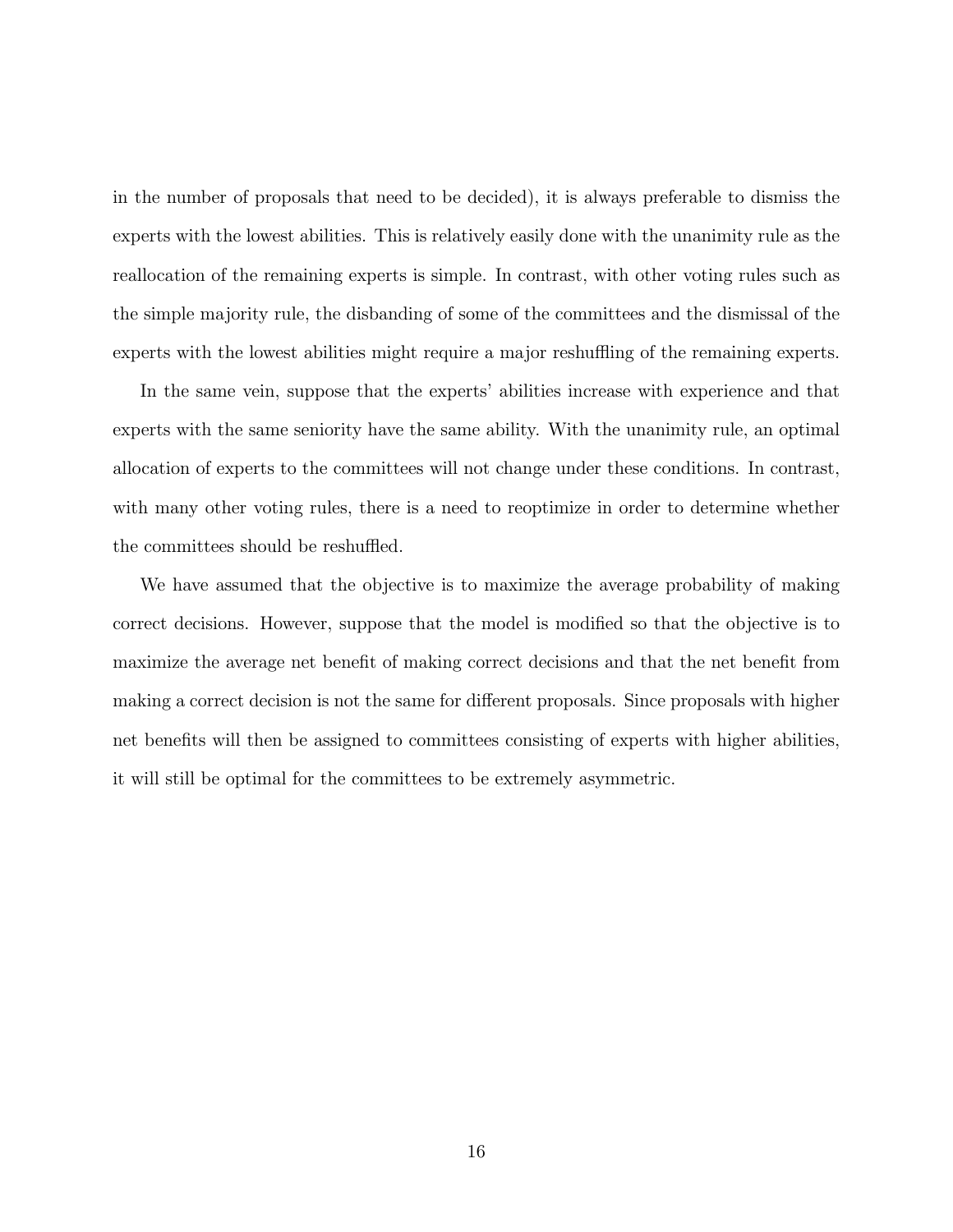## References

- Ali, S.N., Goeree, J.K., Kartik, N., Palfrey, T.R., 2008. Information aggregation in standing and ad hoc committees. American Economic Review: Papers & Proceedings 98, 181-186.
- Austen-Smith, D., Feddersen, T., 2006. Deliberation, preference uncertainty, and voting rules. American Political Science Review 100, 209-218.
- Baharad, E., Nitzan, S., 2002. Ameliorating majority decisiveness through expression of preference intensity. American Political Science Review 96, 745-754.
- Ben-Yashar, R., Danziger, L., 2011. Symmetric and asymmetric committees. Journal of Mathematical Economics 47, 440-447.
- Ben-Yashar R., Danziger, 2014. On the optimal composition of committees. Social Choice and Welfare 43, 973-980.
- Ben-Yashar, R., Nitzan, S., 1997. The optimal decision rule for fixed-size committees in dichotomous choice situations: The general result. International Economic Review 38, 175-186.
- Ben-Yashar, R., Nitzan, S., 2001. The robustness of optimal organizational architectures: A note on hierarchies and polyarchies. Social Choice and Welfare 18, 155-163.
- Berend, D., Sapir, L., 2007. Monotonicity in Condorcet's jury theorem with dependent voters. Social Choice and Welfare 28, 507-528.
- Berg, S., 1993. Condorcet's jury theorem, dependency among jurors. Social Choice and Welfare 10, 87-95.
- Blake, D.J., Payton, A.L., 2013. Voting rules in intergovernmental organizations: An interest-based explanation of institutional design. Working Paper.
- Bozbay, I., Dietrich, F., Peters, H., 2014. Judgment aggregation in search for the truth. Games and Economic Behavior 87, 571-590.